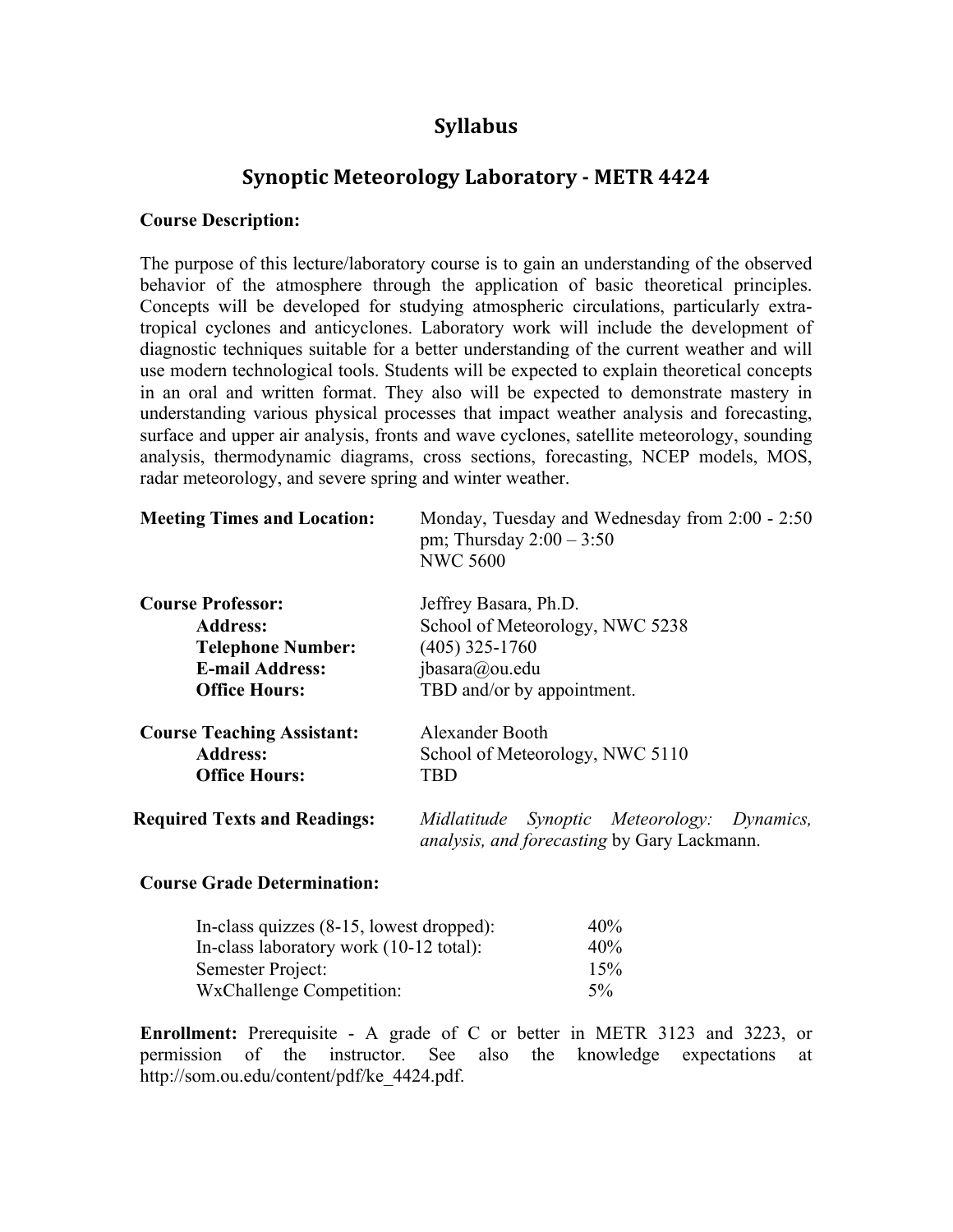# **Guaranteed Course Grades:**

| $100 - 93.0$    | A |
|-----------------|---|
| $< 93.0 - 83.0$ | B |
| $< 83.0 - 70.0$ | € |
| $< 70.0 - 60.0$ | D |
| <60.0           | F |

An excuse for missing a quiz must be provided to the instructor *before* the quiz begins. Make-up quizzes will be determined at the instructor's discretion.

## **Reasonable Accommodation:**

The University of Oklahoma is committed to providing reasonable accommodation for all students with disabilities. Students with disabilities who require accommodations in this course are requested to speak with me as early in the semester as possible. Students with disabilities must be registered with the Office of Disability Services prior to receiving accommodations in this course. The Office of Disability Services is located in Goddard Health Center, Suite 166, phone 405/325-3852 or TDD only 405/325-4173.

## **Academic Misconduct:**

All provisions of the Norman Campus Academic Misconduct Code shall apply in cases of academic dishonesty. ANY violation of the Academic Misconduct Code will result in your removal from this course, and a grade of F will be recorded for the course. Academic misconduct is defined as "any act that improperly affects the evaluation of a student's academic performance or achievement." At the University of Oklahoma, academic integrity is expected from each student. Misconduct such as plagiarism, fabrication, and fraud, as well as attempting to commit such acts or assisting others in so doing, will not be tolerated. Students are responsible for knowing the OU Academic Code, which can be found at http://www.ou.edu/studentcode and http://www.ou.edu/provost/integrity.

## **METR 4424 In-Class Policies:**

Students must maintain regular attendance and are expected to participate in all class discussions. To eliminate distractions to the instructor and/or fellow students, all cell phone devices must be silent during in-class meeting times and may not be used except in an emergency – texting is *NOT* allowed. Laptop computers are permissible (and encouraged) but **MUST** be used for course related activities. As such, applications and activities including, but not limited to chat, Facebook, Twitter, etc. are *NOT* allowed without the consent of the instructor.